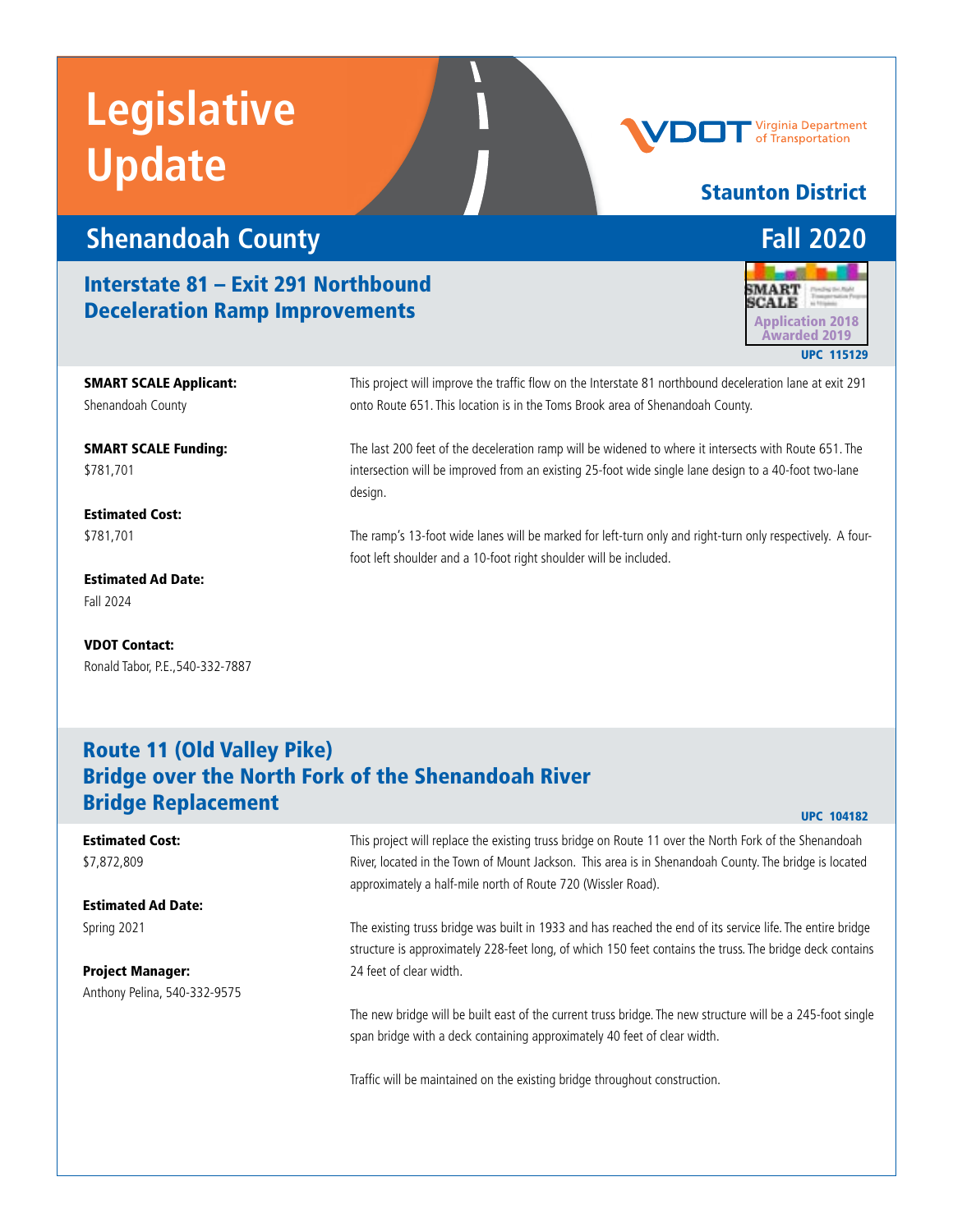# **Legislative Update**

### **Shenandoah County Fall 2020**

#### Route 11 (Old Valley Pike) at Route 629 (Oranda Road) Interstate 81 Exit 298 **Park and Ride Lot Expansion** Application 2018



UPC 115716

SMART SCALE Applicant: Shenandoah County

SMART SCALE Funding: \$2,553,730

Estimated Cost: \$2,553,730

Estimated Ad Date: Early 2024

VDOT Contact: Jethro Dienner, 540-332-9290

This project will expand the current park and ride lot near Route 11 (Old Valley Pike) and Route 629 (Oranda Road) in Shenandoah County. This is at the Interstate 81 Exit 298 interchange. The project will also include electric vehicle (EV) charging stations.

An expansion lot will be constructed across from Route 629 (Oranda Road) increasing parking spaces by 88 from the existing 43 spaces. This will provide 131 parking spaces at this location.

Construction in the new lot will include grading and drainage improvements. There will be a pedestrian crossing from the existing park and ride lot to the new expanded lot.

The existing park and ride lot would be regraded and resurfaced with drainage improvements.

### Route 620 (Smith Creek Road) - Smith Creek Bridge

|                                   | <b>UPC 100765</b>                                                                                         |
|-----------------------------------|-----------------------------------------------------------------------------------------------------------|
| <b>Contract Value:</b>            | This project replaces a single-lane low-water bridge on Route 620 (Smith Creek Road) in Shenandoah        |
| \$1,166,029                       | County. The existing bridge was built in 1932 and has reached the end of its service life.                |
|                                   |                                                                                                           |
| <b>Estimated Completion Date:</b> | The new bridge will be a two-lane single span bridge, but it will be approximately three-feet higher than |
| Late 2020                         | the existing bridge and will be 60-feet long. The new structure will be positioned slightly upstream from |
|                                   | the old bridge to improve roadway alignment.                                                              |
| <b>Project Manager:</b>           |                                                                                                           |
| Robert Good, P.E., 540-743-1420   | A contract valued at \$1,166,029 was awarded to National Bridge Builders LLC of Kernersville, North       |
|                                   | Carolina on January 20 2020.                                                                              |

### Staunton District

Virginia Department Transportation